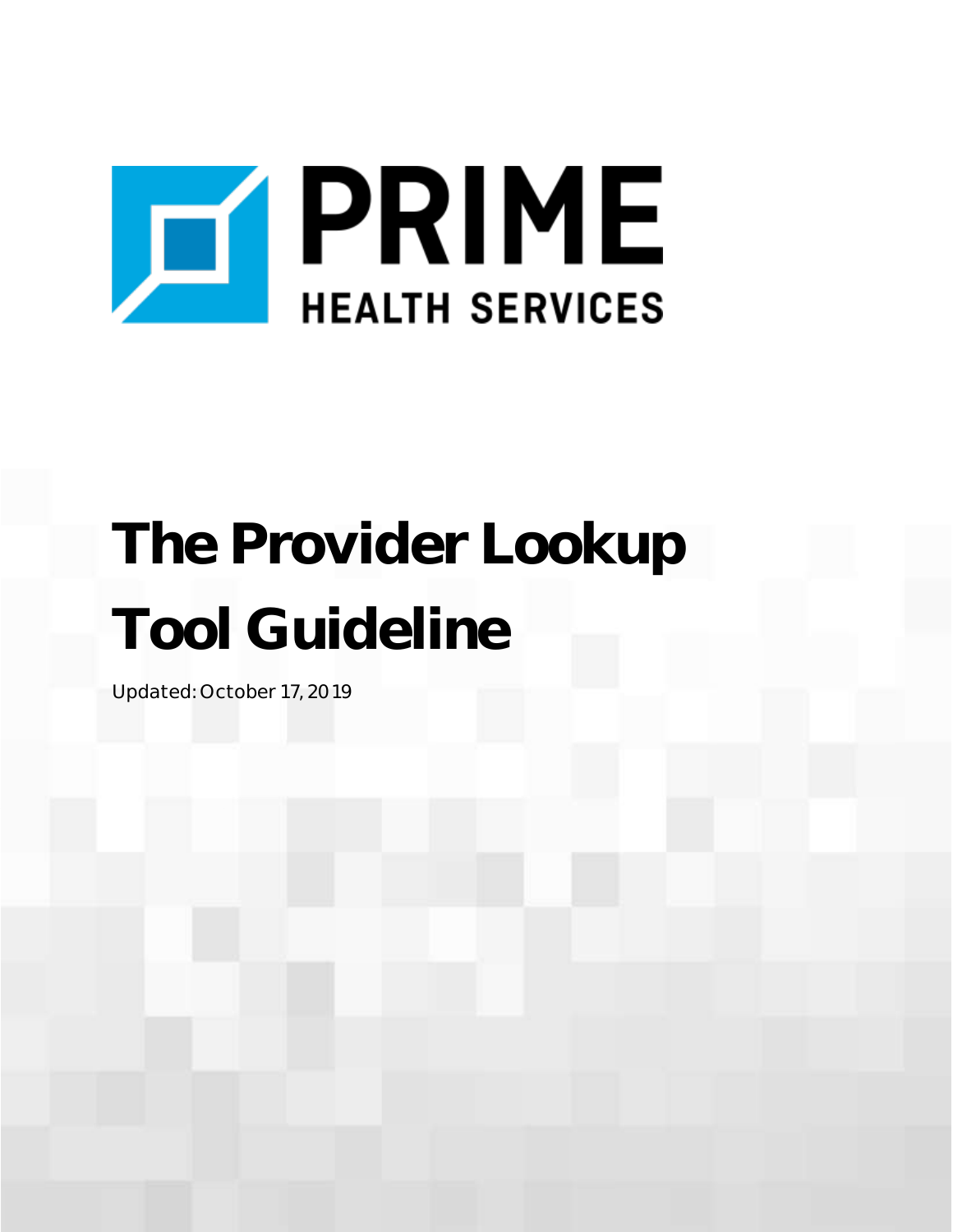

## Table of Contents

| ٠<br>٠ |  |
|--------|--|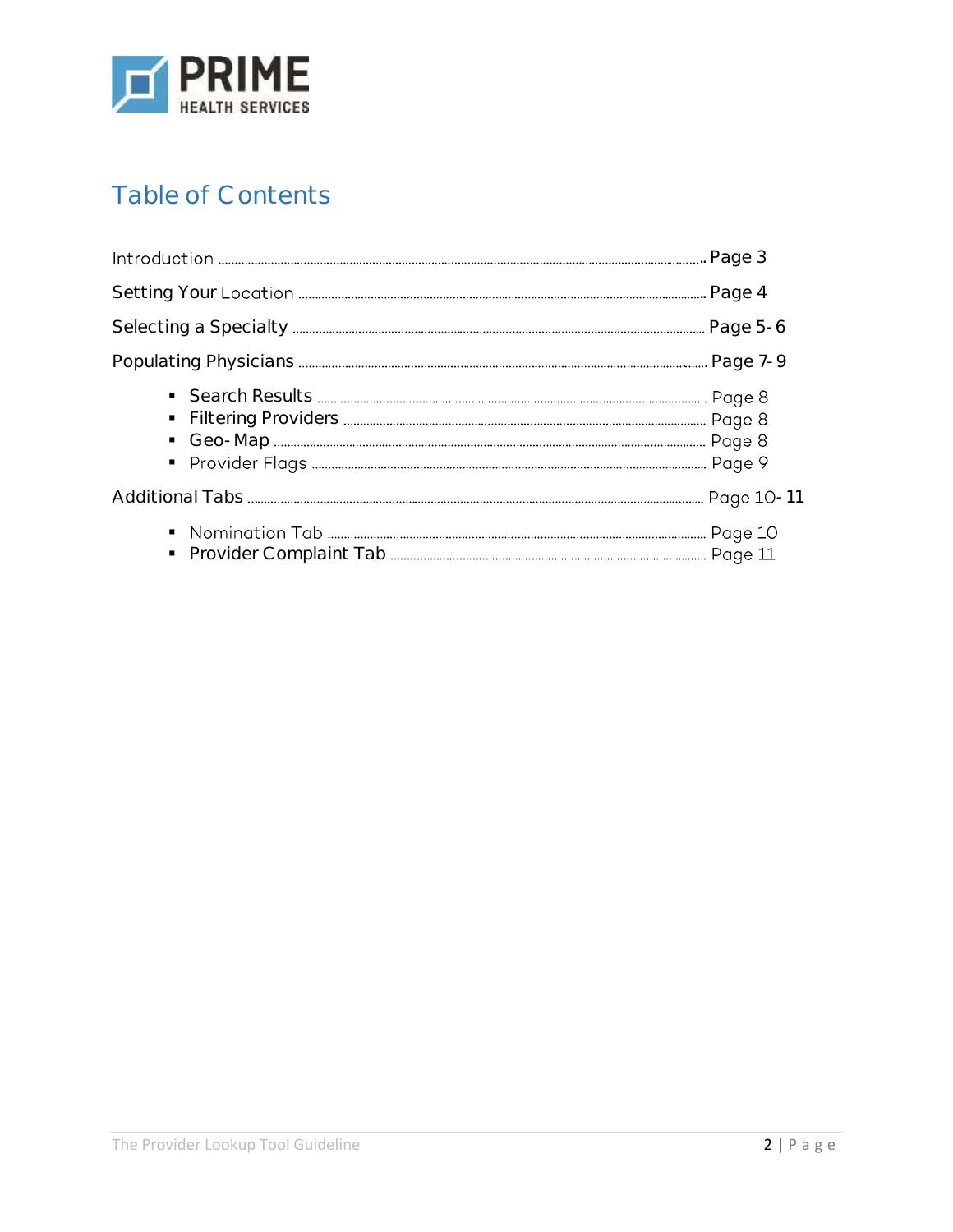

#### Introduction

Prime Health Services (Prime Health) is a national medical cost containment company with a noteworthy Physician Only PPO Network. A seamless solution for reference based pricing, the PRIME physician only network (PRIMEpon) allows our clients flexibility and increased network coverage. In addition, the group health market appreciates the reasonable reimbursement controls while having a strong primary physician base.

Prime Health's extensive physician only network has over 600,000 providers nationwide, primarily built on reference based contracts with a focus on % of Medicare. Network coverage adequacy, dedicated provider contracting, customization, network gap analysis, healthy network reports, and provider nominations is what allows Prime Health's clients to access a truly customizable program fit specifically for their members.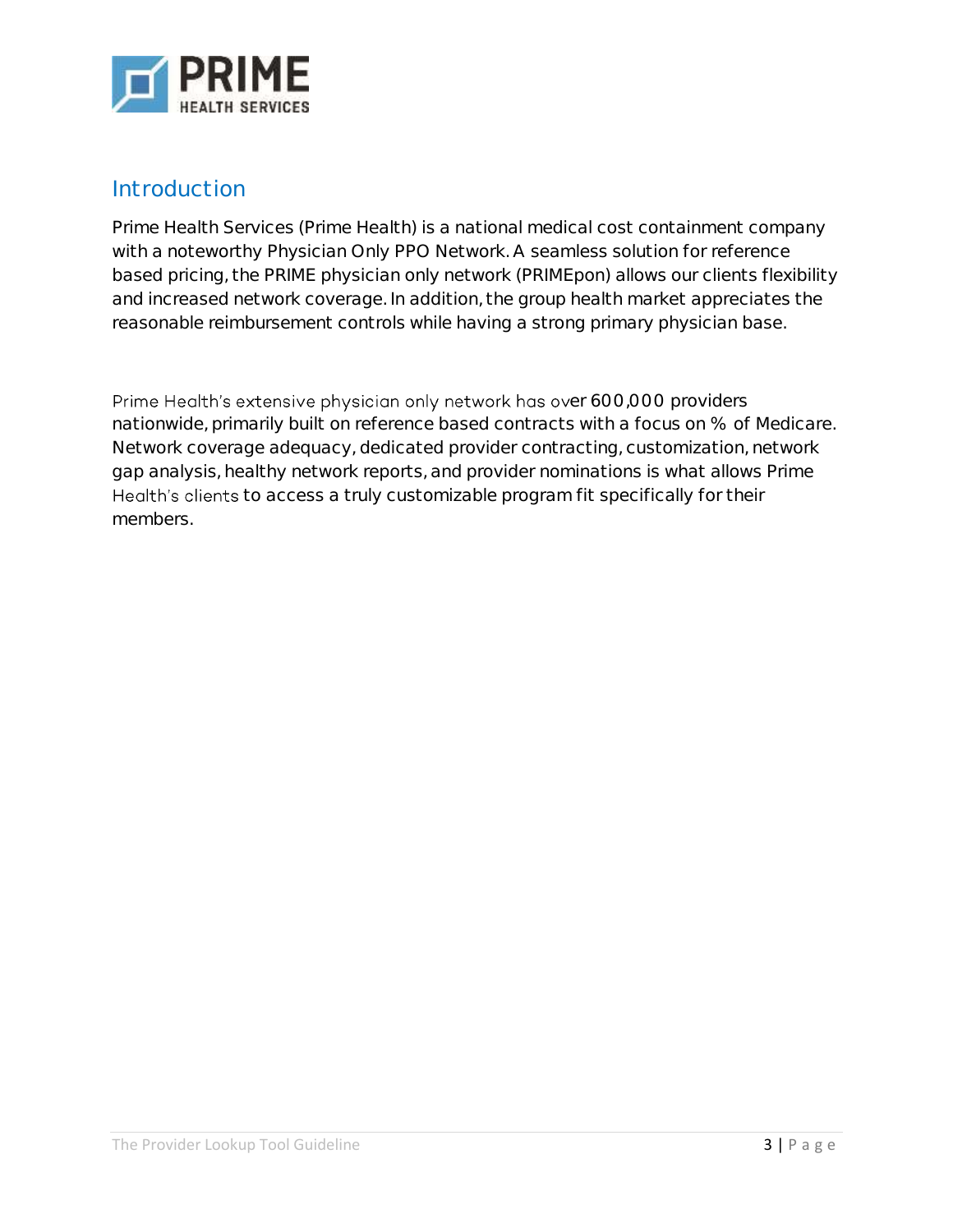

### Setting Your Location

The first step to locating a provider is to Set Your Location; this location will be either your location or the location of the injured employee.

1) Choose *Set your Location* shown in Figure 1.



*Figure 1*

2) Set your address by typing a city, state, or the desired zip code, which will begin to auto-populate. Click on the populated results to set your desired location as shown in Figure 2.

| Set Your Address                                                                                                                                                                  |                                                        |
|-----------------------------------------------------------------------------------------------------------------------------------------------------------------------------------|--------------------------------------------------------|
| O City and Shiric at De in required. but more address information.<br><b>The Commission Commission</b><br>the company of the company's state of the company's company's company's | فتحال المتعاط<br><b><i>CONTRACTORY AND INCOME.</i></b> |
| Jacksonville, FLI                                                                                                                                                                 |                                                        |
|                                                                                                                                                                                   |                                                        |
| Jacksonville ::                                                                                                                                                                   | powered by Goog                                        |

*Figure 2*

3) The final step to setting the location is click on *Use this location* shown in Figure 3 below.

| Set Your Address             |                                                                                                                                                                                                                        |                                        |
|------------------------------|------------------------------------------------------------------------------------------------------------------------------------------------------------------------------------------------------------------------|----------------------------------------|
|                              | O City and Sitele or Zip is required, but more eddition information will allow for more economy<br>an part of the control of the control of the control of the control of the control of the control of the control of | <b>CALIFORNIA DE L'ANGELES COMPANY</b> |
|                              |                                                                                                                                                                                                                        |                                        |
| Jacksonville, FL 32216, USA- |                                                                                                                                                                                                                        |                                        |

*Figure 3*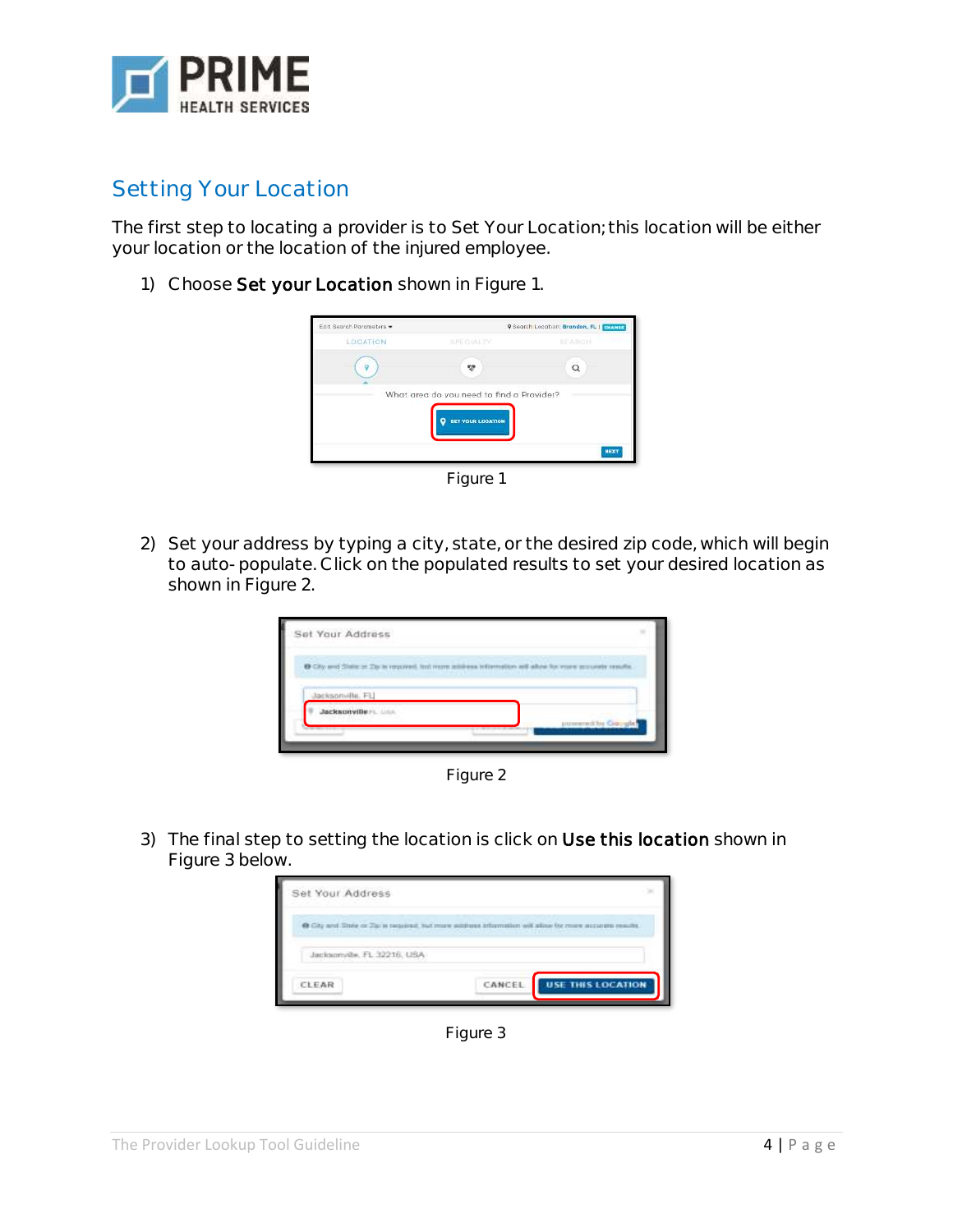

## Selecting a Specialty

All providers stored in the Prime Health Services system are to be associated with one or more taxonomy codes, as defined and maintained by the National Uniform Claim Committee. The Healthcare Provider Taxonomy Codes and code descriptions that health care providers select when applying for NPIs may or may not be the same as the categorizations used by Prime Health Services in our contracting and credentialing activities.

Any available taxonomy code may be applied to a provider within the Prime Health Services system, however not all taxonomy codes are included in listing on our Specialty tab groupings.

Prime has providers sectioned into 4 main categories: Physicians, Ancillary Providers, Ambulatory Facilities and Rehabilitation. Underneath the four main categories are subsets of provider types, shown in Figure 4.

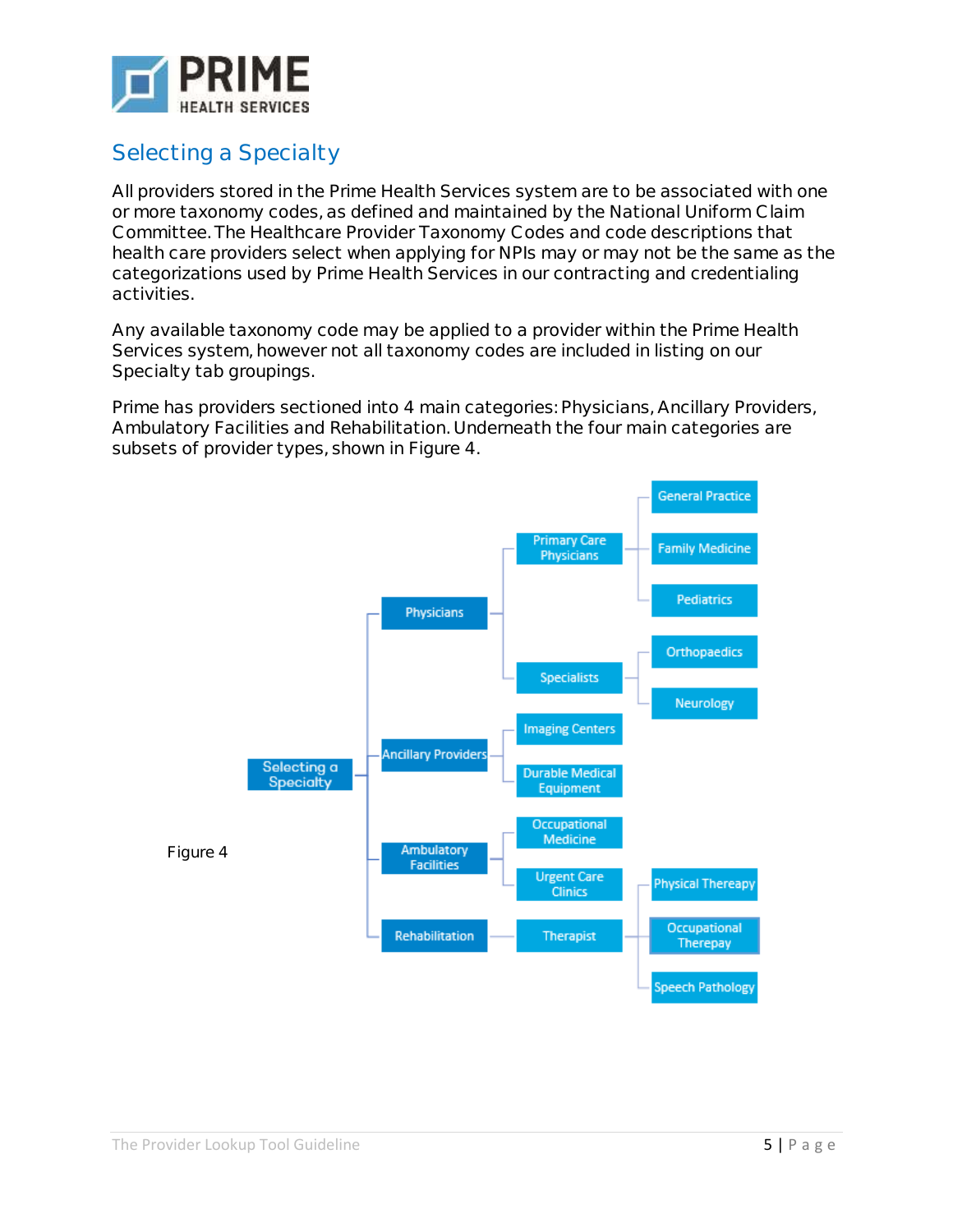

## Selecting a Specialty (continued)

For example: If you need to locate an occupational medicine facility, select Ambulatory Facilities > Occupational Medicine. You also have the ability to select more than one specialty as shown in Figure 5. Should you want to search for all specialties, select the *Skip* option.



*Figure 5*

Once the desired specialties have been selected, shown in the red rectangle, the site will provide an overview of the providers selected. If you have accidently chosen the wrong provider type, simply click the X as shown by the blue circle in Figure 6.



*Figure 6*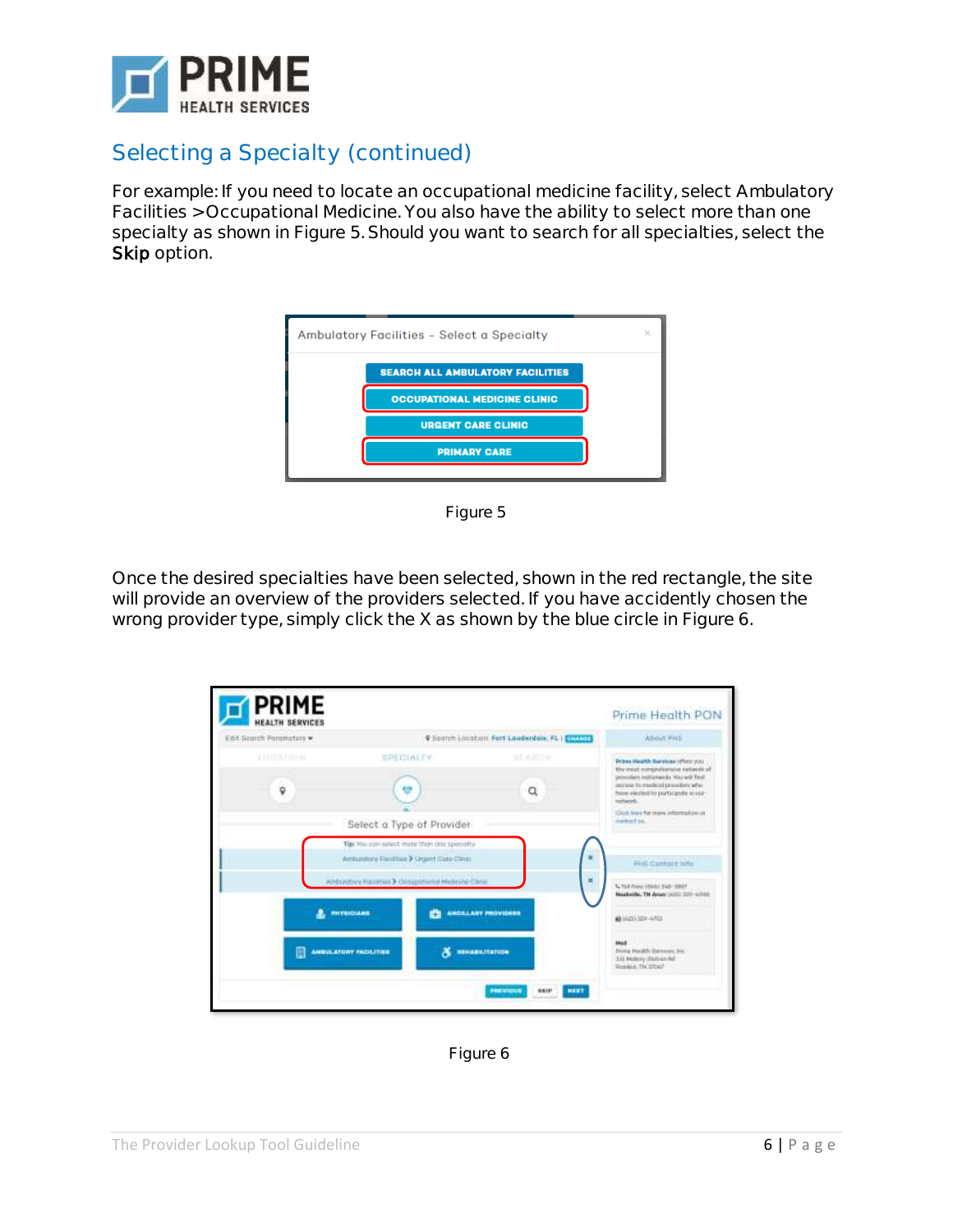

## Populating Physicians

In Figure 7 below, an overview of the desired search location and specialty is highlighted within the blue circle. We recommend to search by your specialty and then begin filtering down the search results; however, you do have the ability to search by Tax ID (TIN) or NPI (if applicable), as well as the address. Simply click *Search*, shown by the red box in Figure 7, to begin populating the provider results.

| Edit Search Parameters *                                   |                             | 9 Search Location: Fort Lauderdale, FL 33301   CHANGE | About PHS                                                                                                                                 |
|------------------------------------------------------------|-----------------------------|-------------------------------------------------------|-------------------------------------------------------------------------------------------------------------------------------------------|
| LOCATION                                                   | SPECIALTY                   | <b>SEARCH</b>                                         | <b>Prime Hoalth Services offers</b><br>you the most comprehensive<br>natwork of workers' comp                                             |
| $\mathsf Q$                                                | ŵ<br>Search                 | Q                                                     | providers nationwide. You will<br>find occess to medical<br>providers who have elected to<br>participate in our workers'<br>comp notwork. |
| <b>SEARCHING WITHIN:</b>                                   | Sourch By Namo              | <b>ADDITIONAL FILTERS:</b><br>Search Radius           | Click here for more information<br>or contact us.                                                                                         |
| Fort Lauderdale, Fl. 33301                                 | Provider Nome or Group Name | 20 miles<br>٠                                         |                                                                                                                                           |
| Ambulatory Facilities > Urgent Care<br>Clinic<br><b>SP</b> | Tox (D)<br>NPS              | <b>Address</b>                                        | PHS Contact Info                                                                                                                          |
| Ambulatory Facilities > Occupational<br>Medicine Clinic    |                             |                                                       | L Toll Free: (866) 348-3887<br>Nashville, TN Area: (615) 329-<br>4098                                                                     |
|                                                            |                             | Q SEARCH<br><b>PREVIOUS</b>                           | 自(615) 329-4751                                                                                                                           |
|                                                            |                             |                                                       | Mail<br>Prime Health Services, Inc.<br>331 Mollory Station Rd<br>Franklin, TN 37067                                                       |

*Figure 7*

#### *Note: Depending on the selected specialty, populating a full directory, designated search area, and geographical radius search results may take time to populate.*

#### Populating Physicians - Search Results

The provider results will automatically be displayed as 5 results per page but has the functionality to show 10 or 25 providers per page, shown by a blue circle shown in Figure 8.

#### Populating Physicians - Filtering Providers

To begin filtering down the search results by provider name, specialization (when selecting multiple or all specialties), or address, begin typing in the text fields shown by the red rectangle in Figure 8.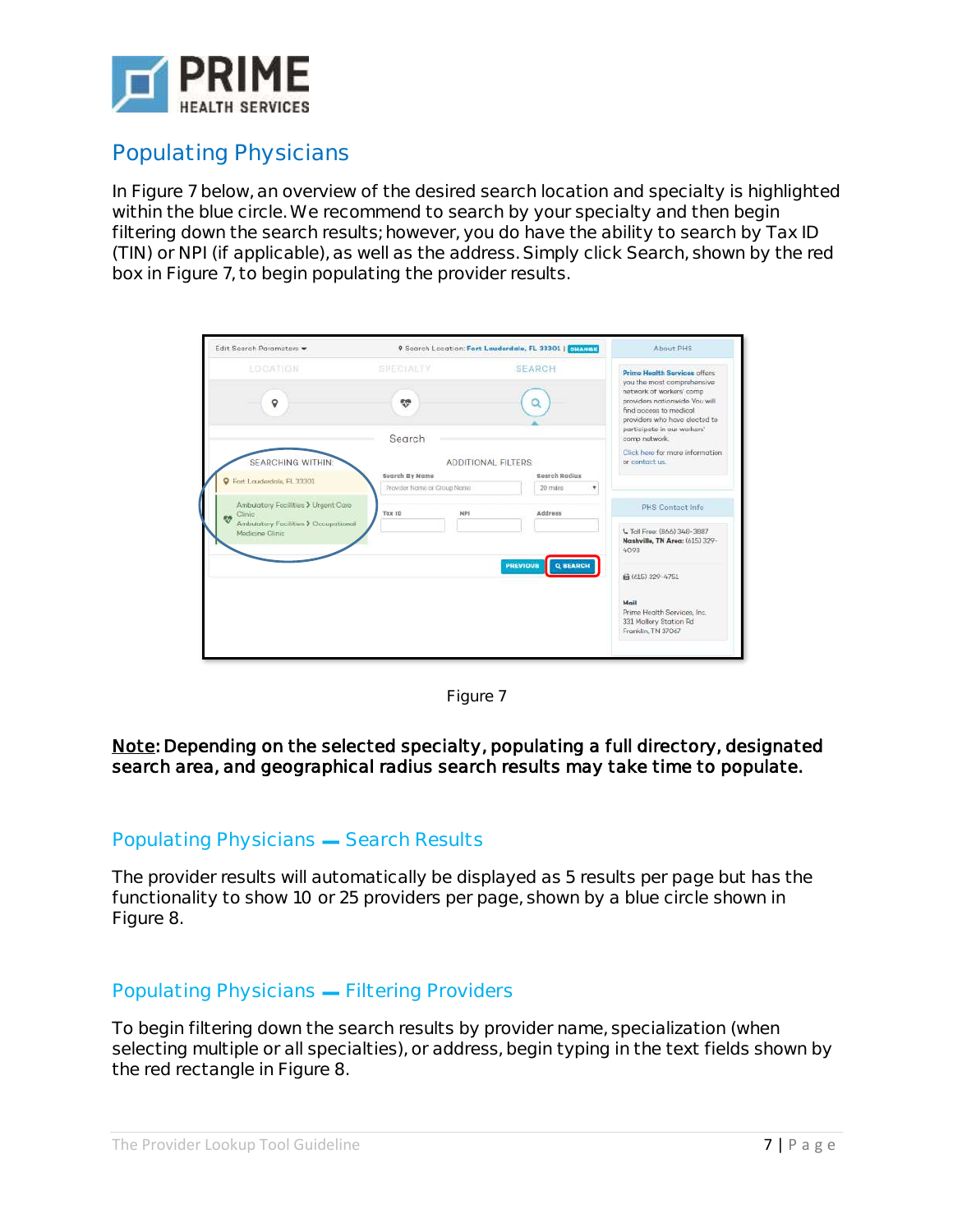

## Populating Physicians (continued)

#### Populating Physicians - GeoMap

The map displays where providers are located geographically from the set location represented by the green rectangle in Figure 8 below.

If you click on a record, the map will show additional details such as the provider/facility Tax ID (TIN) and NPI.



*Figure 8*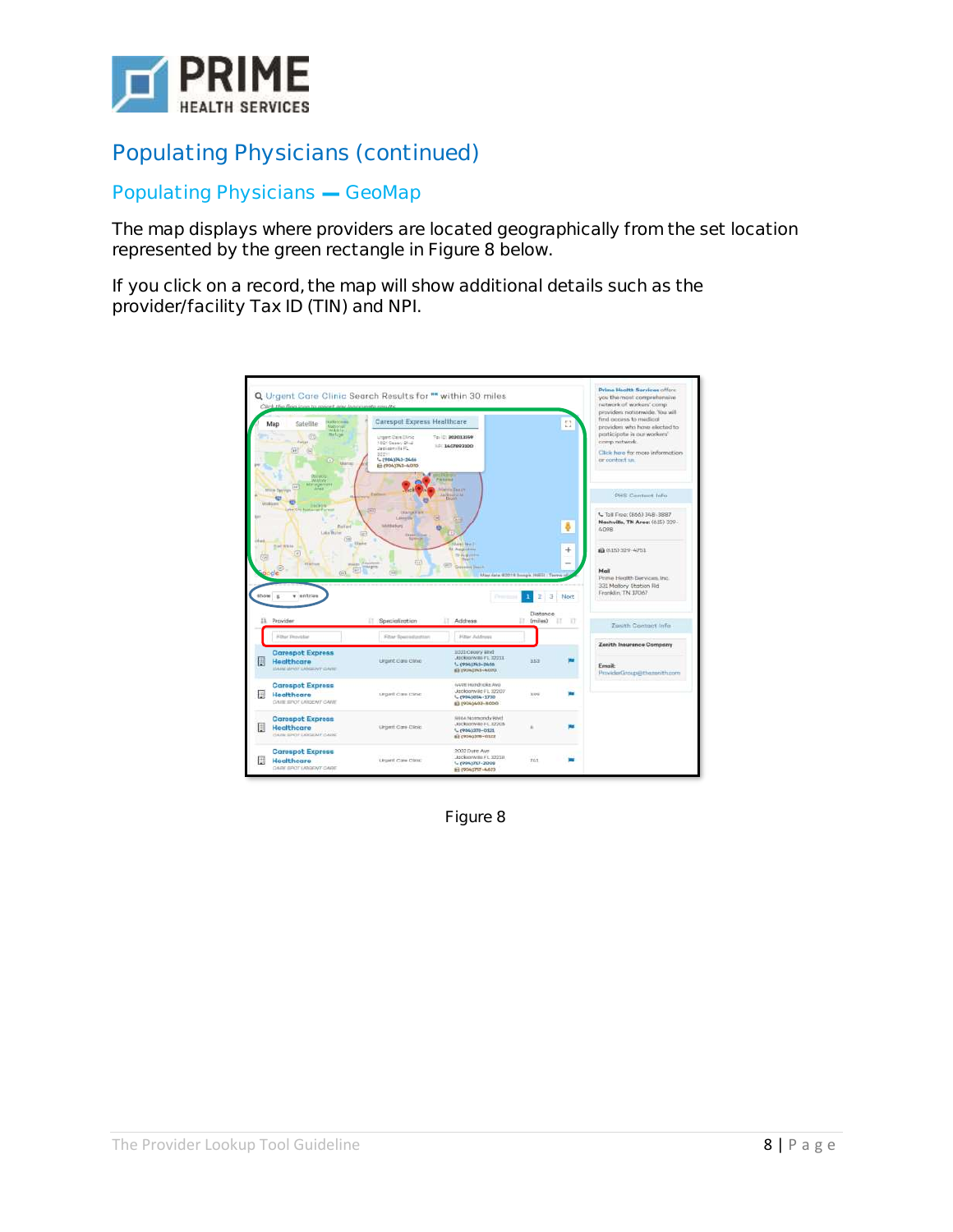

#### Populating Physicians - Provider Flags

Even though Prime Health strives to ensure our provider demographics are as accurate as possible, there are instances where providers move, retire, etc. before we can update their demographic information.

We have created flags that are located on the right side of your results, shown in Figure 9, to help us rectify any inaccurate information as soon as possible. This information is sent to our network services team to update accordingly.

|   | Filter Provider                                                       | Filter Specialization | Filter Address                                                                       |                     |  |
|---|-----------------------------------------------------------------------|-----------------------|--------------------------------------------------------------------------------------|---------------------|--|
| 圓 | <b>Carespot Express</b><br><b>Healthcare</b><br>CARE SPOT URGENT CARE | urgent care crinic    | 1021 Cesery Blvd<br>Jacksonville FL 32211<br>L (904)743-2466<br>(904)743-4070        | 353                 |  |
| ⊞ | <b>Carespot Express</b><br><b>Healthcare</b><br>CARE SPOT URGENT CARE | Urgent Care Clinic    | 4498 Hondricks Ava<br>Jacksonville FL 32207<br>L (904)854-1730<br>□ (904)402-8000    | <b>STORY</b><br>399 |  |
| 圓 | <b>Carespot Express</b><br><b>Healthcare</b><br>CARE SPOT URGENT CARE | Urgent Care Clinic    | 5964 Normandy Blvd<br>Jocksonvilla FL 32205<br>$C(904)378 - 0121$<br>□ (904)378-0122 | t,                  |  |

*Figure 9*

As shown in Figure 10, please provide your information, as well as the information that needs updated, in order for Prime's network services team to look into this information further. We will send out confirmation once we receive your flag and when a resolution has been met.

| Is the provider's information incomedit Plates art up linew what is world and our<br>provider updatus turns will work to connect it. |                                    |
|--------------------------------------------------------------------------------------------------------------------------------------|------------------------------------|
| Please select one or moni journs!                                                                                                    | Your Info                          |
| President's Herná                                                                                                                    | First Hams<br>s                    |
| Presider's docup week                                                                                                                | Lost Worms                         |
| Presidents Specialty                                                                                                                 | $\alpha$<br>110413                 |
| President's Address.                                                                                                                 | CO@phmetia@ff@wheter.com<br>n gels |
| Please Munder                                                                                                                        |                                    |
| Does Not Accept Worksts! Comp.                                                                                                       |                                    |
| Doon mirt Accapt row Follants.                                                                                                       |                                    |
| Other lease:                                                                                                                         |                                    |
| The provider's phone turnlue a systematic.<br>pieces update in USM 1830-8880.                                                        |                                    |

*Figure 10*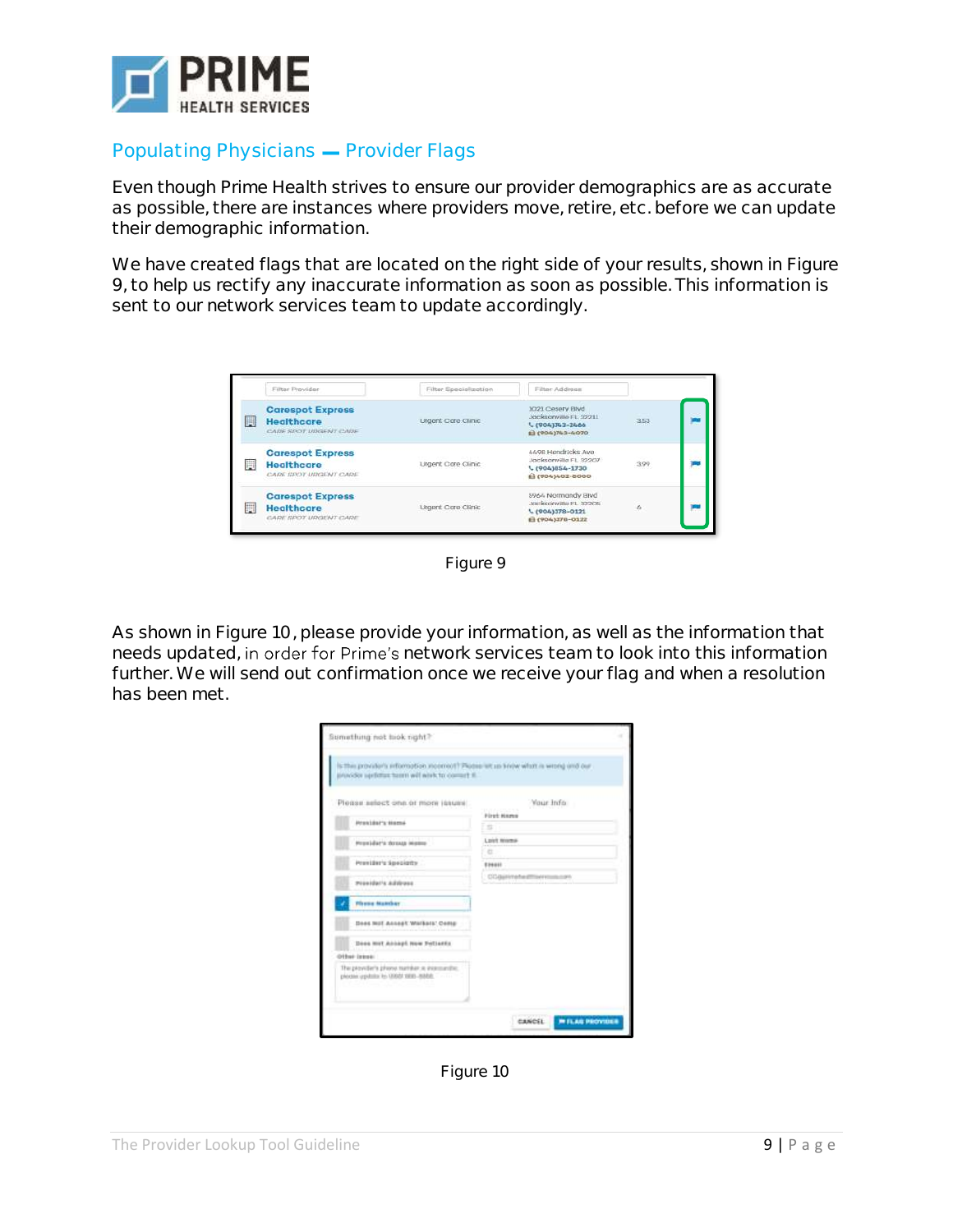

## Additional Tabs

There are additional tabs at the top of the Provider Lookup which include: About Us, FAQ, Nominate, Provider Complaints, and Contact Us, shown in Figure 11.

| <b>THE PHS PROVIDER SEARCH</b> SEARCH ABOUT US FAQ NOMINATE PROVIDER COMPLAINTS CONTACT US |  |           |  |  |
|--------------------------------------------------------------------------------------------|--|-----------|--|--|
|                                                                                            |  | Figure 11 |  |  |

#### Additional Tabs - Nominate Tab

Prime Health developed a core philosophy of giving our clients access to the providers of their choice. If you cannot locate the provider you would like to be seen by, you have the ability to nominate them to join by simply filling out the information shown in Figure 12. Once the information is complete you will be contacted by one of Prime Health's team members with confirmation and status updates on the nomination. We value our relationship with you as we work to offer you the best in service and support here at Prime Health Services, Inc.

If you have any questions, please contact [clientservices@primehealthservices.com](mailto:clientservices@primehealthservices.com)

| Provider Info:                  |                                                                  |                                   | Your Info:                             |                               |
|---------------------------------|------------------------------------------------------------------|-----------------------------------|----------------------------------------|-------------------------------|
| First Name<br><b>CONTRACTOR</b> | <b>COLORED AT</b><br>Last Name<br><b>The Company and Company</b> |                                   | First Name                             | <b>CONSUMING</b><br>Last Name |
|                                 |                                                                  |                                   | Courtney                               | Leath                         |
| Facility Name                   |                                                                  | Tax it)<br>of excellent time con- | Title                                  |                               |
| Frubvile Walk-In Urgent Care    |                                                                  | 208741703                         | Account Manager                        |                               |
| <b>Address</b>                  |                                                                  | Addition 2                        | Company Name                           |                               |
| 3420 Frunville Road             |                                                                  |                                   | PRime Health Services                  |                               |
| City:                           | State                                                            | Zip.                              | Empil                                  |                               |
| Sarasuta                        | FL.<br>٠                                                         | 34237                             | Courtney Leath@primehealthservices.com |                               |
| Email                           |                                                                  |                                   | Phose:                                 |                               |
| fruthritewalkin@gmail.com       |                                                                  |                                   | 615-970-7905                           |                               |
| Phone                           | Fax<br>---                                                       |                                   |                                        |                               |
| 941-954-8686                    |                                                                  | 941-954-996E                      |                                        |                               |

*Figure 12*

*Note: a Tax ID is how a provider is identified for billing and recruitment purposes.*  The Tax ID that the provider bills under can be obtained by calling the provider's *office. This is needed for your nomination and will expedite the recruitment process.*